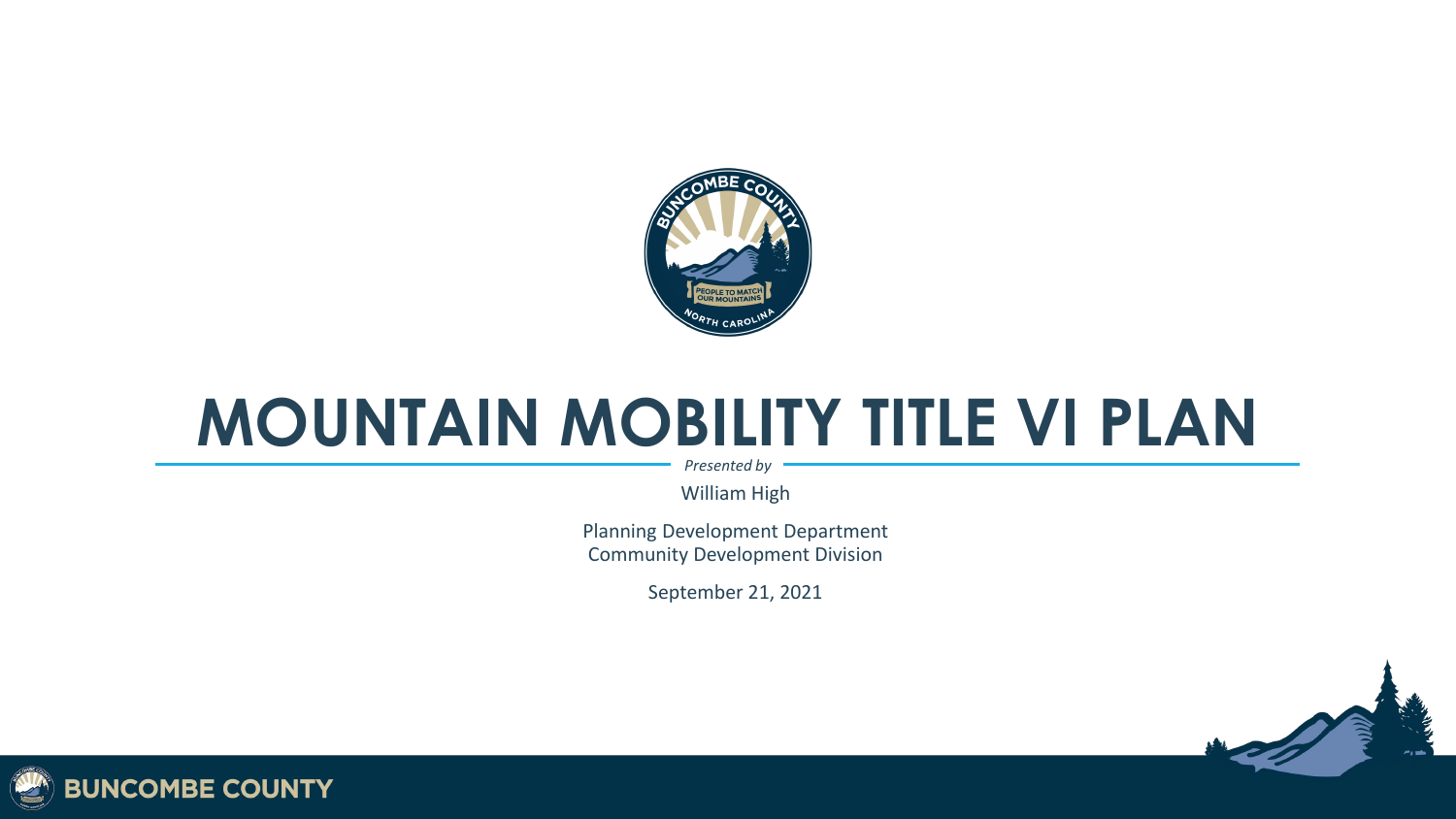# **TITLE VI PLAN PURPOSE**

- Ensure decisions are made in accordance with nondiscrimination guidelines
- Ensure no person is excluded from participation in, denied benefits of, or otherwise subjected to discrimination under any Mountain Mobility transportation services and activities on the basis of race, color, national origin, sex, age, religion, or disability



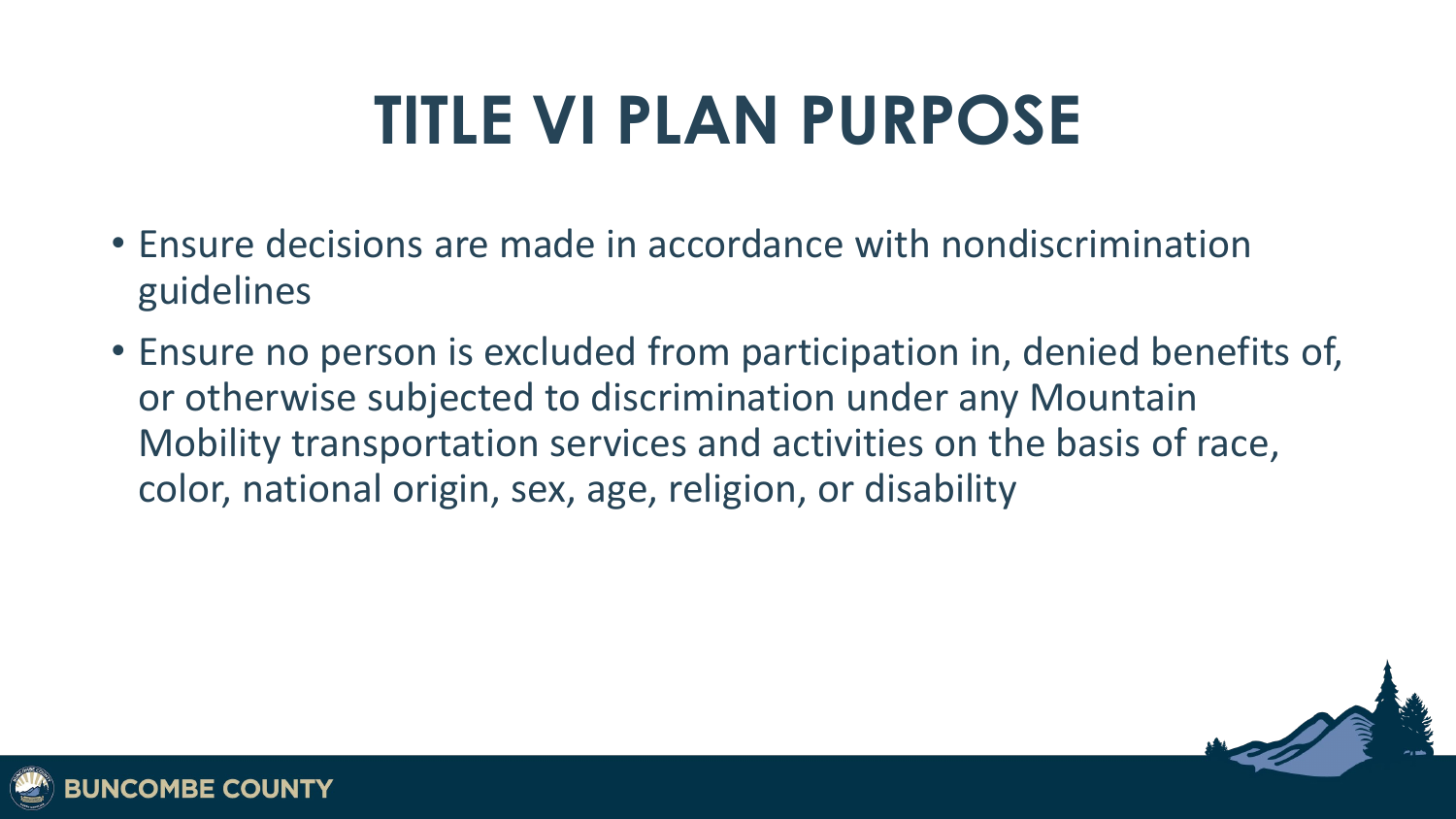### **TITLE VI PLAN IMPLEMENTATION**

- Provide a Title VI Coordinator
- Circulate a Title VI Policy Statement of commitment to Title VI
- Include nondiscrimination clauses in Mountain Mobility contracts
- Process, investigate, and log all complaints of discrimination by Mountain Mobility
- Collect Mountain Mobility customer statistical data
- Mountain Mobility staff participation in regular Title VI training
- Document Title VI nondiscrimination-related activities



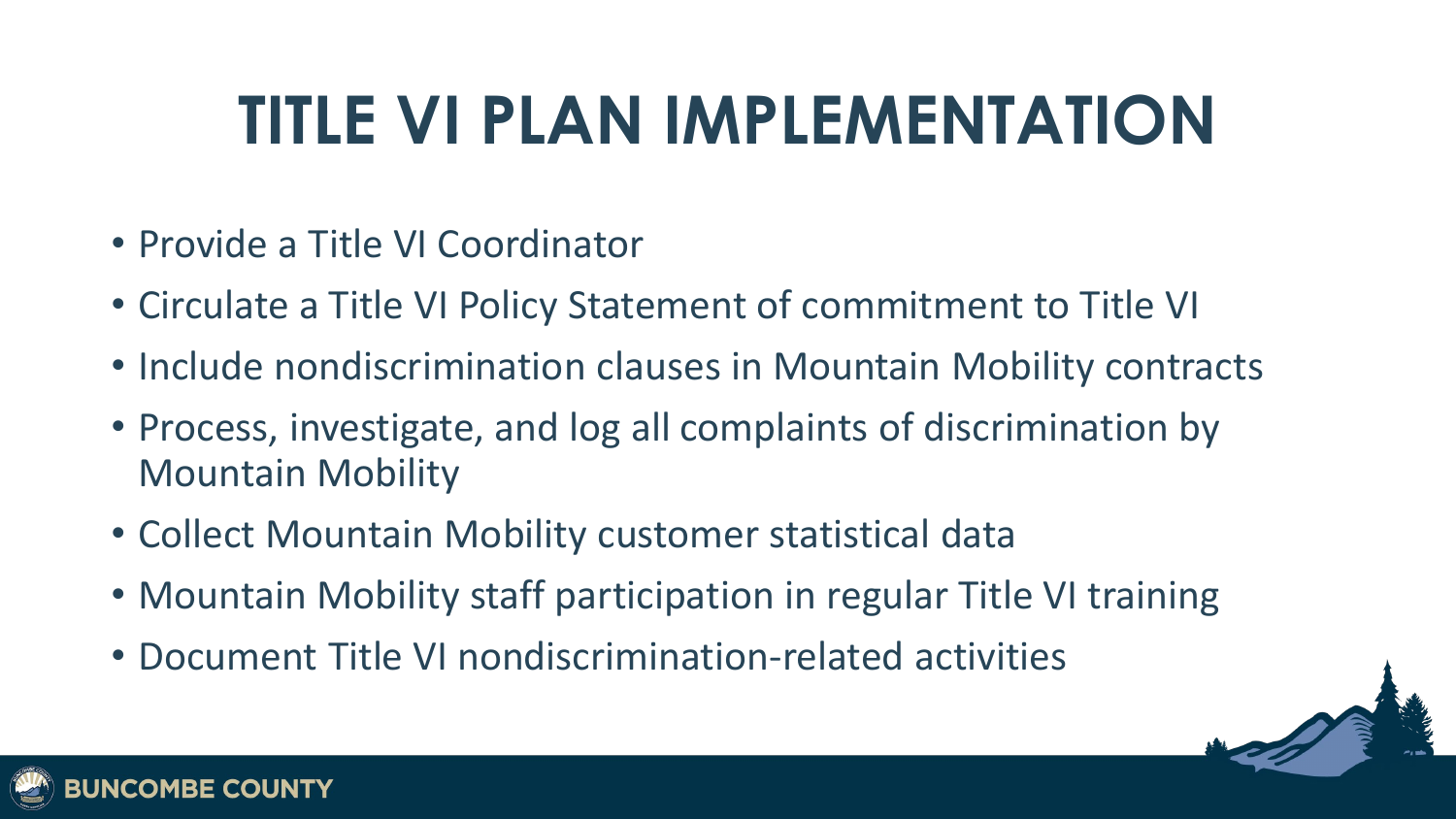# **TITLE VI PLAN KEY COMPONENTS**

- Description of Programs and Services
- Title VI Coordinator
- Contract Administration
- External Discrimination Complaints
- Service Area Population Characteristics
- Public Involvement
- Staff Training
- Record Keeping and Reports